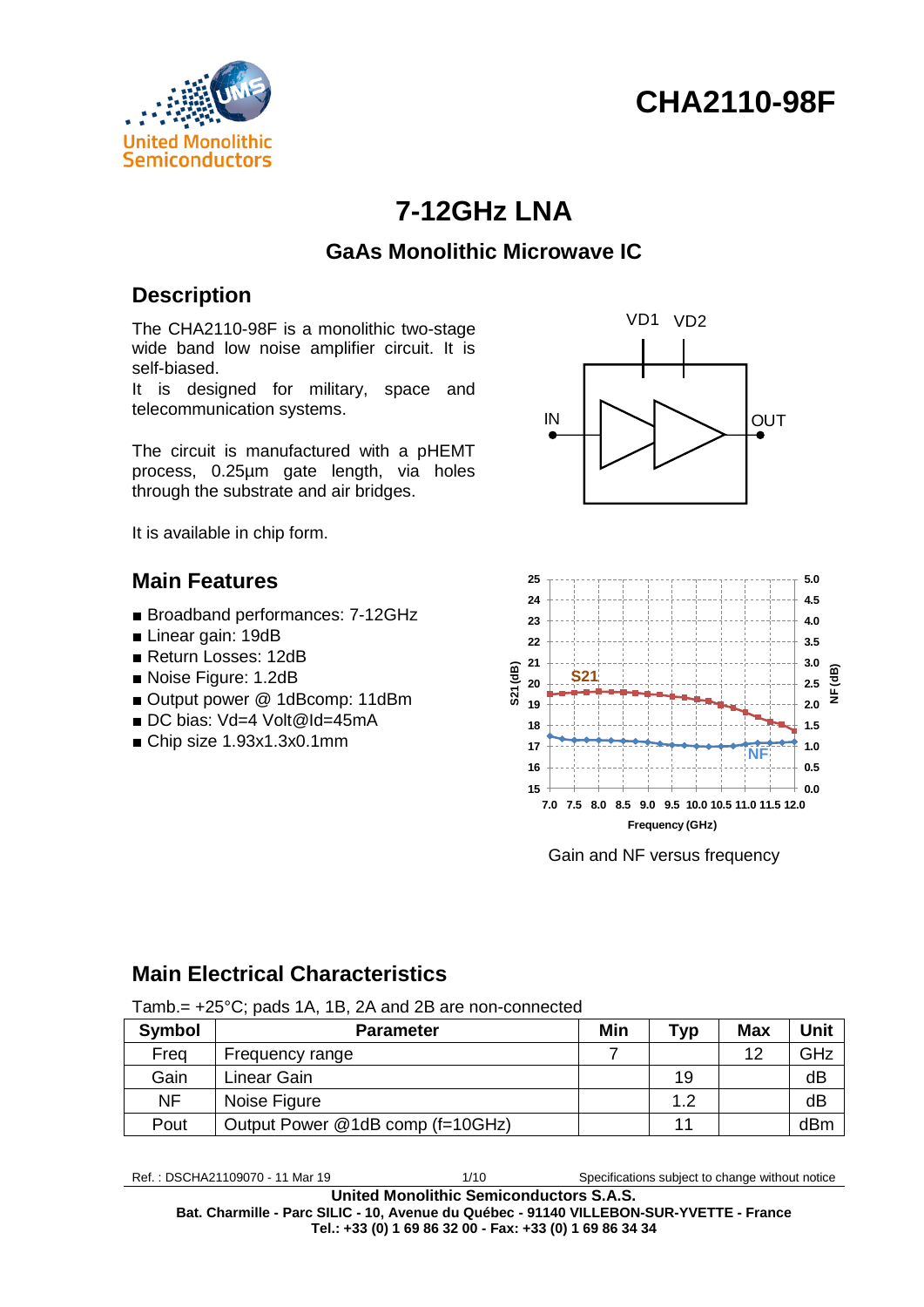# **CHA2110-98F** 7-12GHz LNA

# **Electrical Characteristics**

Tamb.= +25°C; pads 1A, 1B, 2A and 2B are non-connected

| <b>Symbol</b>     | <b>Parameter</b>                                        | <b>Min</b>                          | <b>Typ</b> | <b>Max</b> | <b>Unit</b> |
|-------------------|---------------------------------------------------------|-------------------------------------|------------|------------|-------------|
| Freq              | Frequency range                                         |                                     |            | 12         | GHz         |
| Gain              | Linear Gain                                             | 18 (7-10.5GHz)<br>16.5 (10.5-12GHz) | 19         | 21         | dB          |
| <b>NF</b>         | Noise Figure                                            |                                     | 1.2        | 1.5        | dB          |
| $RL_in$           | Input return losses                                     |                                     | $-12$      | -5         | dB          |
| RL_out            | Output return losses                                    |                                     | $-12$      | -9         | dB          |
| P <sub>1</sub> dB | Output power at 1dB comp<br>$(f=10GHz)$                 | 9.5                                 | 11         | 12.5       | dBm         |
| IP <sub>3</sub>   | 3 <sup>rd</sup> order interception point<br>$(f=10GHz)$ |                                     | 21         |            | dB          |
| Vd                | Drain supply voltage (self biased)                      |                                     | 4          |            | V           |
| Id                | Drain supply current                                    |                                     | 45         | 55         | mA          |

These values are representative of measurements on test fixture.

# **Absolute Maximum Ratings (1)**

Tamb.= +25°C; pads 1A, 1B, 2A and 2B are non-connected

| Symbol                | <b>Parameter</b>                      | <b>Values</b>   | <b>Unit</b> |
|-----------------------|---------------------------------------|-----------------|-------------|
| Max Pin<br><b>ON</b>  | No damage maximum input power         | 15              | dBm         |
| Max Pin<br><b>OFF</b> | No damage maximum input power (Vd=0V) | 18              | dBm         |
| Vd                    | Drain bias voltage                    | 5V              |             |
| ld                    | Drain bias current                    | 70              | mA          |
| Ti                    | Junction temperature                  | 175             | $^{\circ}C$ |
| Та                    | Operating temperature range           | $-40$ to $+85$  | $^{\circ}C$ |
| Tstg                  | Storage temperature range             | $-55$ to $+150$ | $^{\circ}C$ |

 $(1)$  Operation of this device above anyone of these parameters may cause permanent damage.

# **Typical Bias Conditions**

Tamb.= +25°C; pads 1A, 1B, 2A and 2B are non-connected

| Symbol | Pad N°          | Parameter            | Values | Unit |
|--------|-----------------|----------------------|--------|------|
| ٧d     | VD <sub>2</sub> | Drain supply voltage |        |      |
| $-1$   | .               |                      |        |      |

The circuit is self-biased.

| Ref. DSCHA21109070 - 11 Mar 19 |  |  |
|--------------------------------|--|--|
|                                |  |  |

2/10 Specifications subject to change without notice

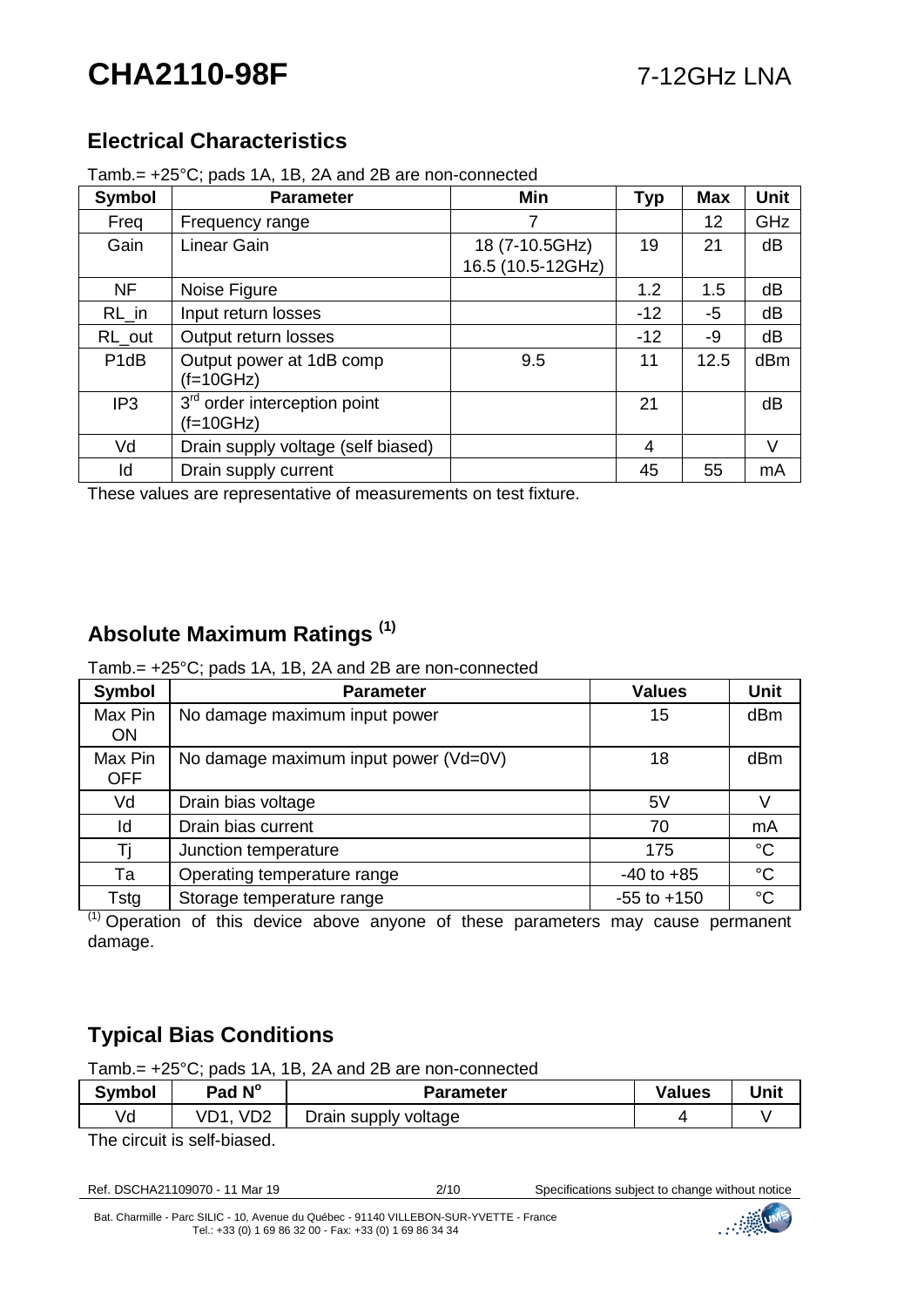## **Device thermal information**

The thermal performances of the device given below are based on UMS rules to evaluate the junction temperature.

This same procedure is the basis for junction temperature evaluation of the samples used to derive the Median lifetime and activation energy for the particular technology on which the CHA2110-98F is fabricated (AsGa Power PHEMT 0.25µm).

The temperature Tb is defined as the chip back side temperature

The thermal resistance (Rth\_eq) is given for the full circuit and assumes CW operation mode as given in the table.

| <b>Parameters</b>         | <b>Symbol</b> | <b>Conditions</b>                          | Value       | Unit         |
|---------------------------|---------------|--------------------------------------------|-------------|--------------|
| <b>Thermal Resistance</b> | Rth eq        | Tb=85 $^{\circ}$ C, Vd=4V, Id drive=0.041A | 105         | °C/W         |
| Junction Temperature      |               | Pout=-2dBm<br>$Pin=-20dBm$                 | 104         | $^{\circ}$ C |
| Median Life               | T50           | Pdiss=0,164W CW mode                       | $1x10^{10}$ | <b>Hrs</b>   |



#### **Median Life Time versus Junction Temperature** Median Life Time versus Junction Temperature

Ref. : DSCHA21109070 - 11 Mar 19 3/10 Specifications subject to change without notice

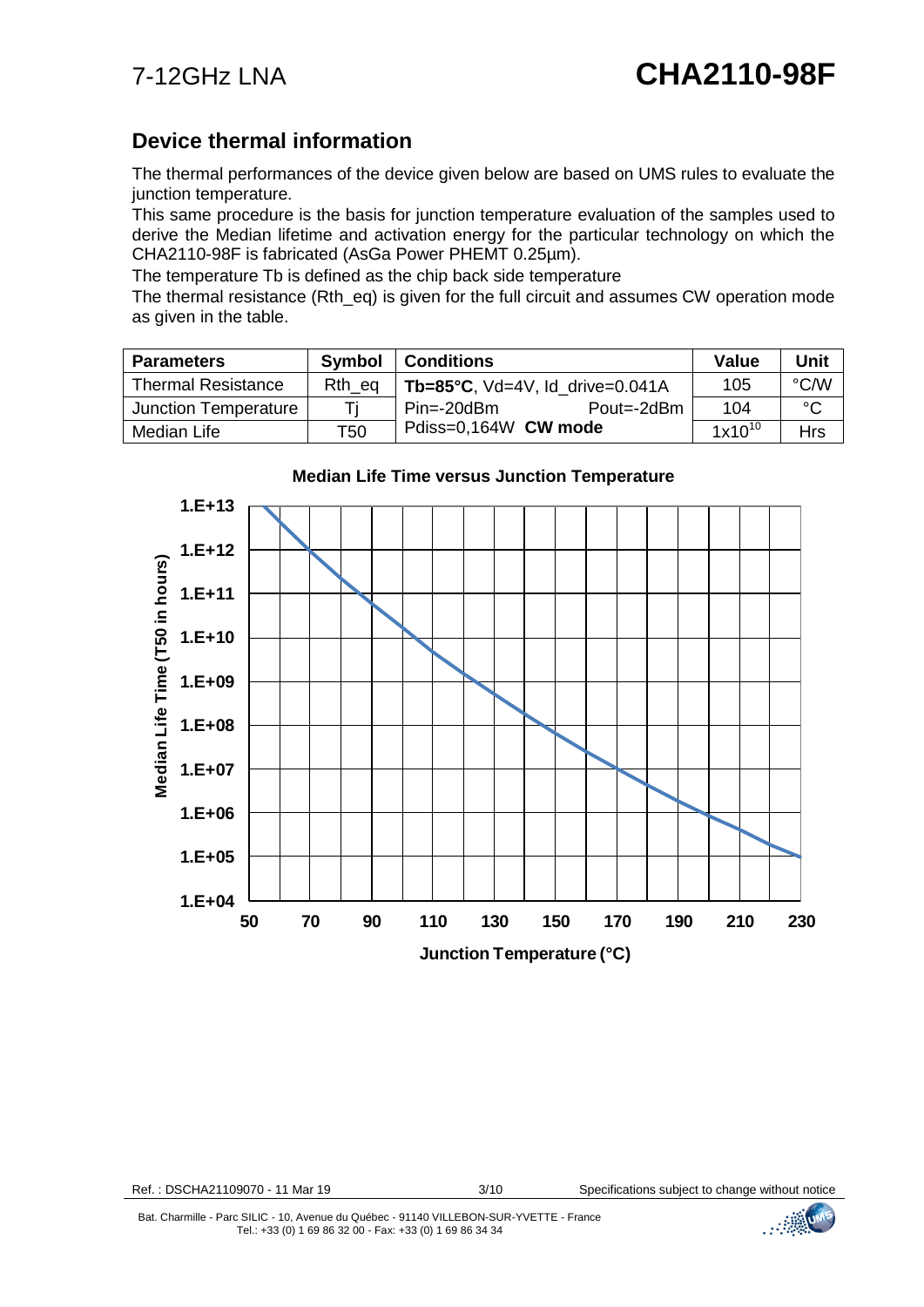# **CHA2110-98F** 7-12GHz LNA

### **Test fixture Measurements**

 $T = [-40^{\circ}C; +25^{\circ}C; +85^{\circ}C]$ Vd = +4V, Id = 45mA; pads 1A, 1B, 2A and 2B are non-connected



**S21 versus frequency**

Ref. DSCHA21109070 - 11 Mar 19 4/10 Specifications subject to change without notice

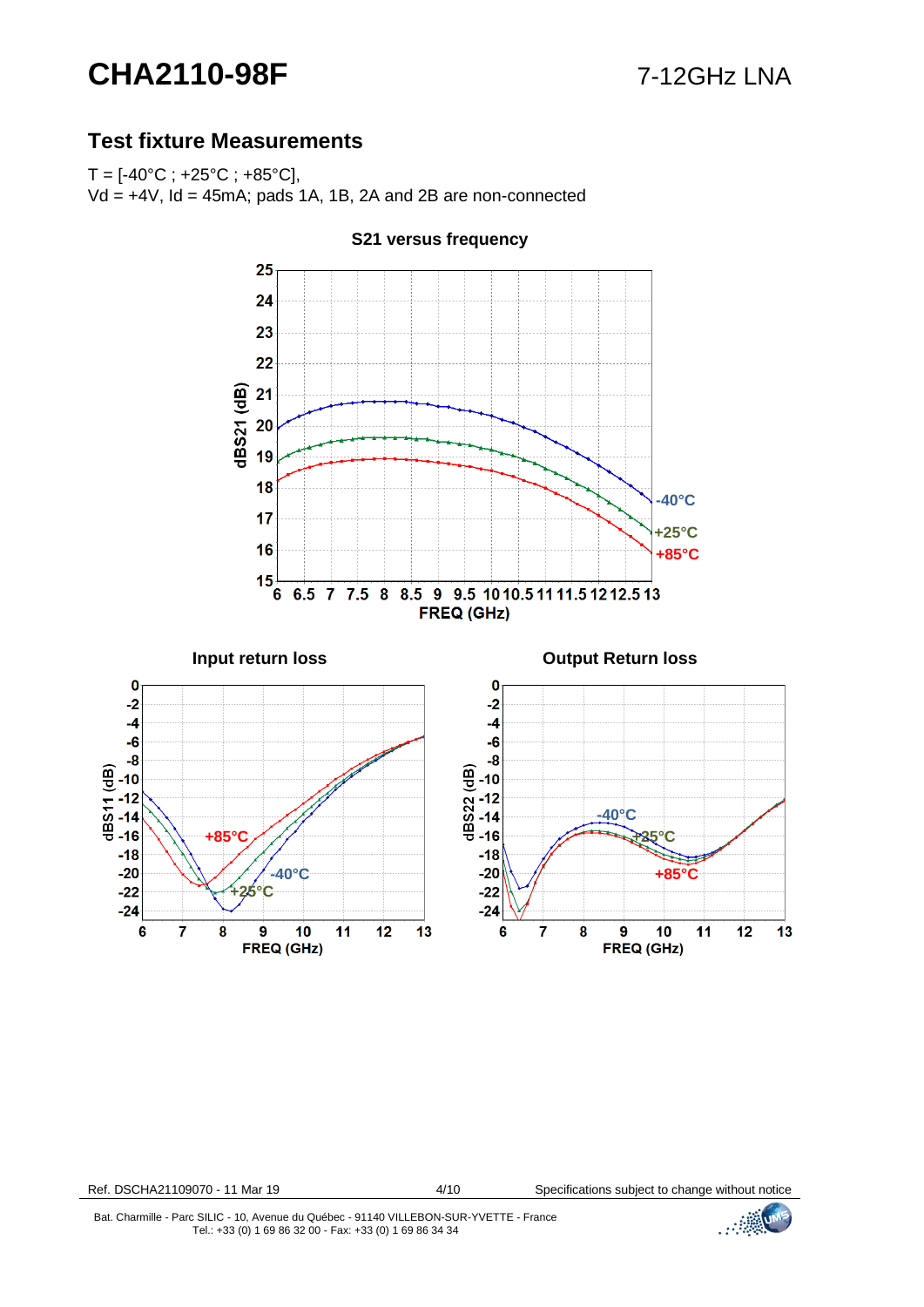# 7-12GHz LNA **CHA2110-98F**

## **Test fixture Measurements**

 $T = [-40^{\circ}C; +25^{\circ}C; +85^{\circ}C]$ 

 $Vd = +4V$ ,  $Id = 45mA$ ; pads 1A, 1B, 2A and 2B are non-connected



**Noise Figure versus frequency**

Ref.: DSCHA21109070 - 11 Mar 19 5/10 Specifications subject to change without notice

Bat. Charmille - Parc SILIC - 10, Avenue du Québec - 91140 VILLEBON-SUR-YVETTE - France Tel.: +33 (0) 1 69 86 32 00 - Fax: +33 (0) 1 69 86 34 34

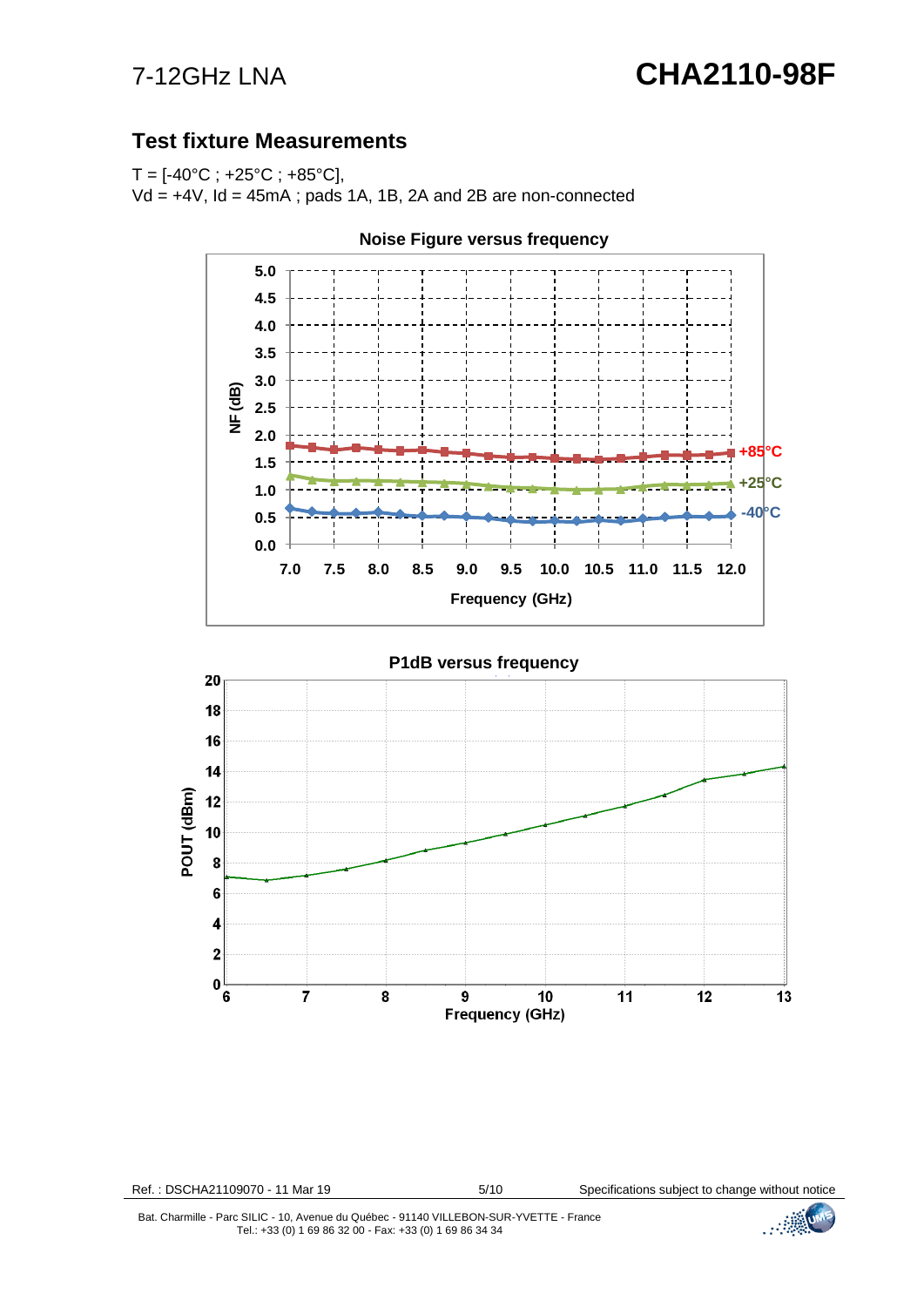# **CHA2110-98F** 7-12GHz LNA

# **Test fixture Measurements**

Tamb=+25°C,  $Vd = +4V$ ,  $Id = 45mA$ ; pads 1A, 1B, 2A and 2B are non-connected



#### **IP3 versus frequency**

Ref. DSCHA21109070 - 11 Mar 19 6/10 Specifications subject to change without notice

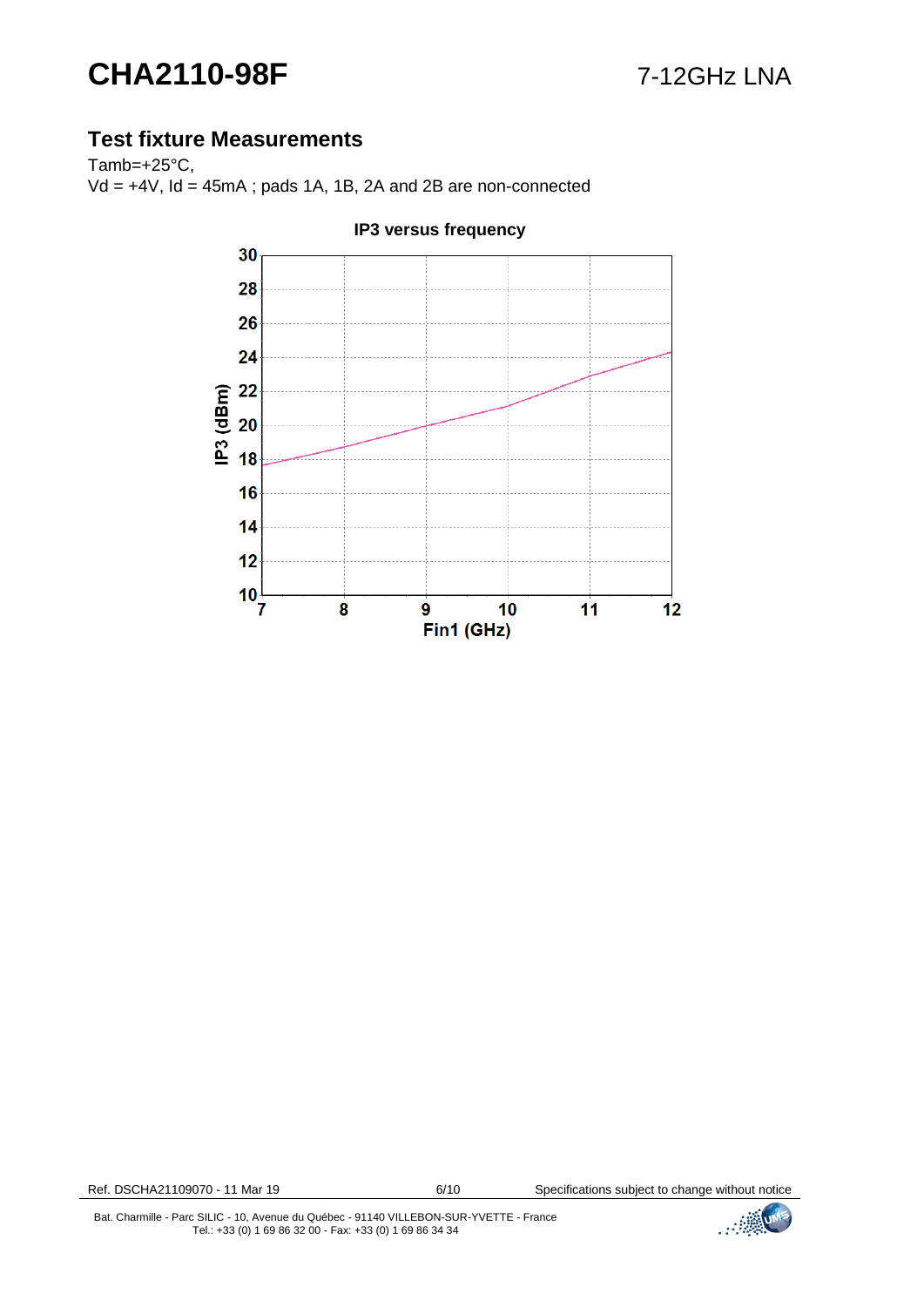# **Mechanical data**



Chip thickness: 100µm. Chip size: 1300x1930 ±35µm All dimensions are in micrometers

RF pads  $(1, 9)$  = 82x105 $\mu$ m<sup>2</sup> (BCB passivation opening) DC pads  $(2,3,4,5,6,7,8,10,11,12,13)$  = 82x86 $\mu$ m<sup>2</sup> (BCB passivation opening)

| Pin number     | Pin name        | <b>Description</b> |
|----------------|-----------------|--------------------|
| 1              | Е               | Input RF           |
| $\overline{2}$ | none            | <b>NC</b>          |
| 3, 4           | <b>GND</b>      | <b>NC</b>          |
| 5              | none            | <b>NC</b>          |
| 6, 7           | VD <sub>1</sub> | Vd                 |
| 8              | VD <sub>2</sub> | Vd                 |
| 9              | S               | <b>Output RF</b>   |
| 10             | 2B              | <b>NC</b>          |
| 11             | 2A              | <b>NC</b>          |
| 12             | 1B              | <b>NC</b>          |
| 13             | 1A              | <b>NC</b>          |

Ref.: DSCHA21109070 - 11 Mar 19 7/10 Specifications subject to change without notice

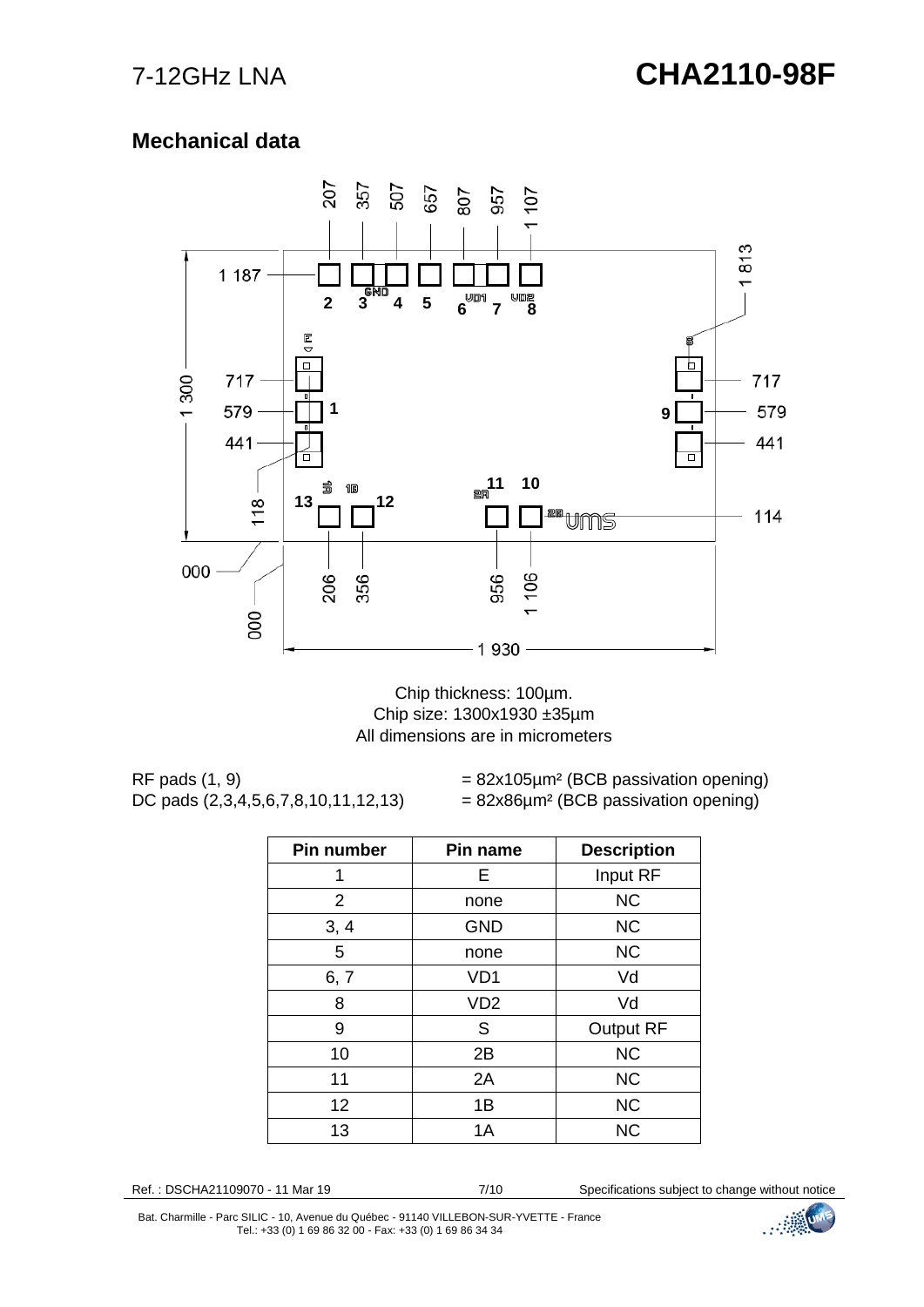## **Recommended assembly plan**



Note: Supply feed should be bypassed. 25µm diameter gold wire is to be preferred.

| Label    | Type             | <b>Decoupling</b> | <b>Comment</b>                                       |
|----------|------------------|-------------------|------------------------------------------------------|
|          | Input RF         | N/A               | Inductance (Lbonding $\approx$ 750 $\mu$ m) = 0.6nH, |
|          |                  |                   | 1 gold wire with diameter of 25um                    |
| Vd1, Vd2 | Vd               | 100pF & 10nF      | <b>Drain Supply</b>                                  |
|          |                  |                   | Inductance $\leq 1$ nH                               |
| S        | <b>Output RF</b> | N/A               | Inductance (Lbonding $\approx$ 500 $\mu$ m) = 0.4nH, |
|          |                  |                   | 1 gold wire with diameter of 25um                    |

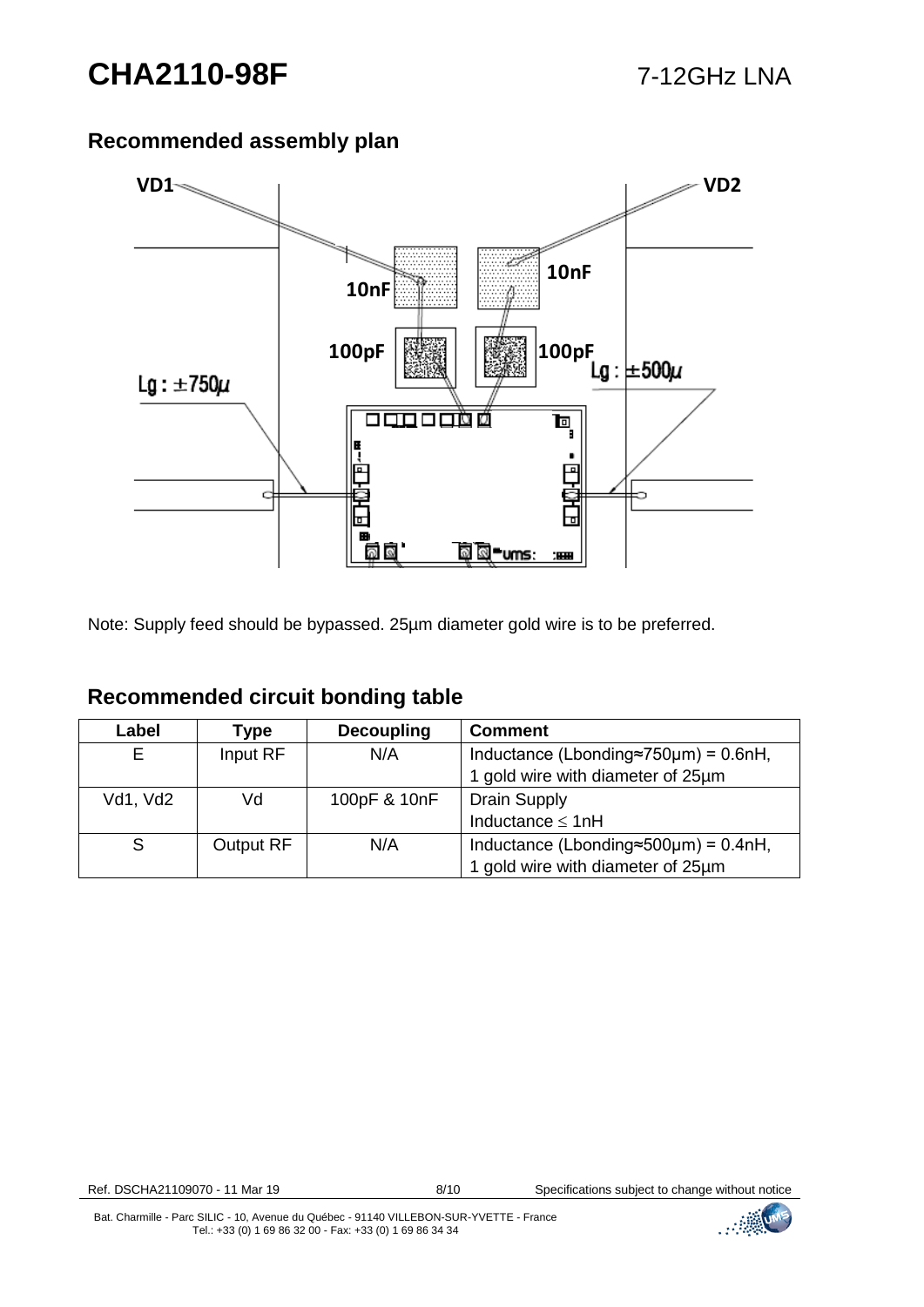# **Chip biasing options**

This chip is self-biased, and flexibility is provided by the access to number of pads. The internal DC electrical schematic is given in order to use these pads in a safe way.



The requirement is :

Not to exceed Vds = 3.5Volt (internal Drain to Source voltage).

| We propose three standard biasing:<br>Low Noise and low consumption: | $Vd = 4V$ .<br>The pads 1A, 1B, 2A and 2B are non-connected<br>$(NC)$ .<br>$1dd = 45mA$ & Pout-1dB = $+11dB$ m Typical<br>$(f=10GHz)$ .  |
|----------------------------------------------------------------------|------------------------------------------------------------------------------------------------------------------------------------------|
| Low Noise and higher gain:                                           | $Vd = 4V$ and 1A or 1B grounded.<br>All the other pads non connected (NC).<br>$1dd = 55mA$ & Pout-1dB = $+11dB$ m Typical<br>$(f=10GHz)$ |
| Low Noise and higher output power:                                   | $Vd = 4V$ and 2A or 2B grounded.<br>All the other pads non connected (NC).<br>$1dd = 55mA$ & Pout-1dB = $+13dB$ m Typical<br>$(f=10GHz)$ |